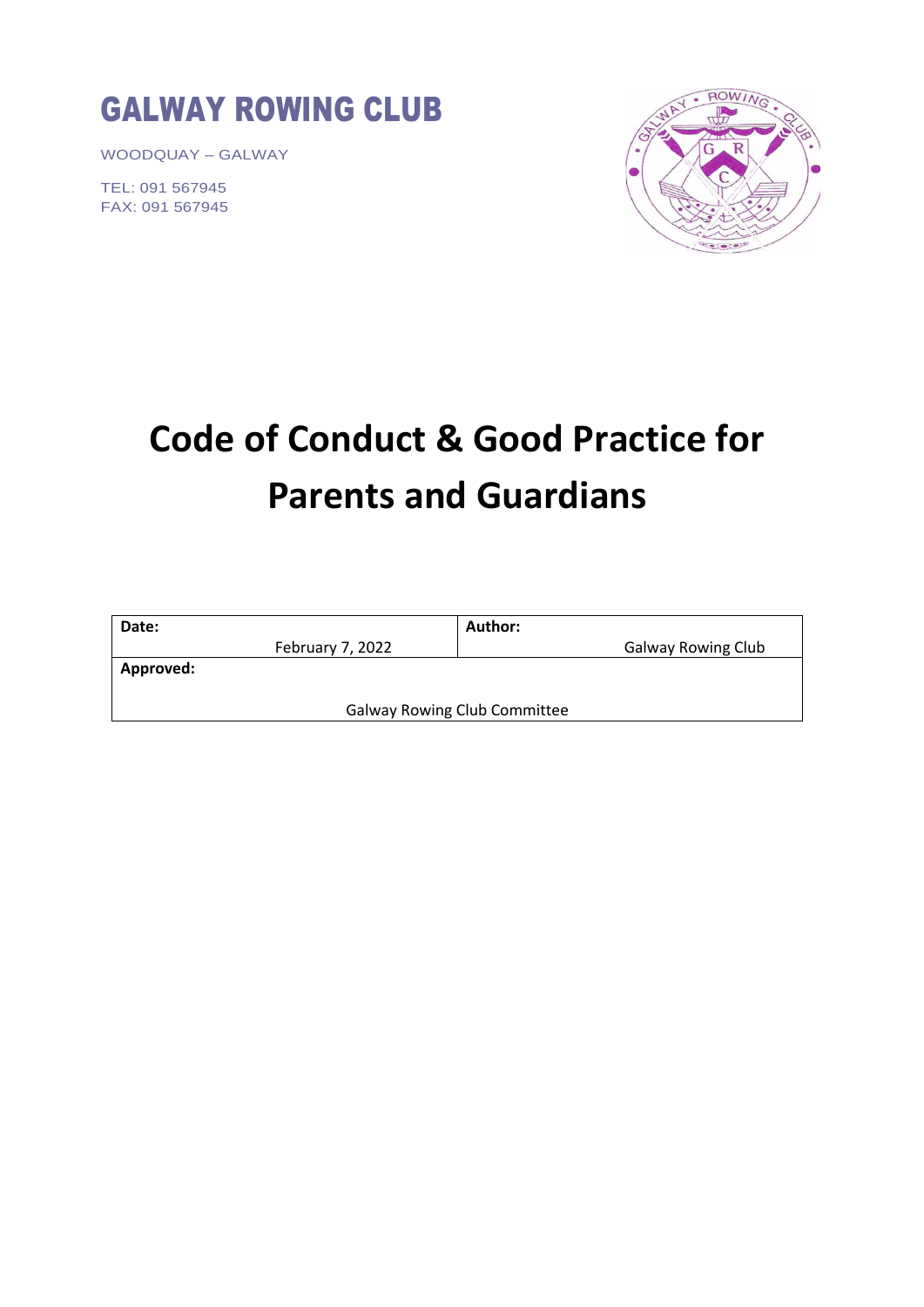This is one of a series of documents intended to set the standard for behaviour within Galway Rowing Club. It applies to all Parents or Guardians of young people and vulnerable persons participating in Galway Rowing Club activities.

#### **Rowing and Young people / Vulnerable persons**

Rowing provides an excellent pathway for young people and vulnerable persons to learn new skills, become more confident and maximise their own potential. Through their participation, they can learn and develop life skills, have fun and enjoyment, make friends and experience life in a way that can enhance their personal growth throughout their lives.

People become involved in rowing for young people and vulnerable persons for a variety of different reasons. They come from a variety of sporting backgrounds and take on various roles within clubs and other rowing organisations. Yet irrespective of their role or responsibility, they all share the common goal of providing opportunities for young people and vulnerable persons.

Parents, coaches and administrators all have an important role to play in promoting good practice in sport for all. They should have, as their first priority safety and enjoyment of the sport for young people and vulnerable persons.

Galway Rowing Club wants rowing to be safe, and to be fun and wants to ensure that no matter what level of the sport young people are involved in, that it takes place in the spirit of 'FAIR PLAY'.

Focusing on individual participants' needs encourages people to achieve and demonstrate their enjoyment. Through this they will come to realise that standards of behaviour are equally as important as sports performance. There is a Code of Conduct for Young Persons

### **Guide for Parents / Guardians**

Parents / guardians play an important role in promoting young people's and vulnerable people's happiness and success in rowing and sport in general.

Parental expectations and behaviour have a significant bearing on people's attitude and behaviour while participating in sport.

Parents / guardians need to be aware of why young people and vulnerable people want to participate. Young people and vulnerable people want to learn new skills, make new friends, be part of a group, to win and be successful, experience challenges, excitement and action.

While winning is important, it must be remembered that winning at all costs does not meet the needs of participants. Results are not necessarily a good indicator of coaching effectiveness or ability. The improvement level of rowers and their level of enjoyment is a better measure.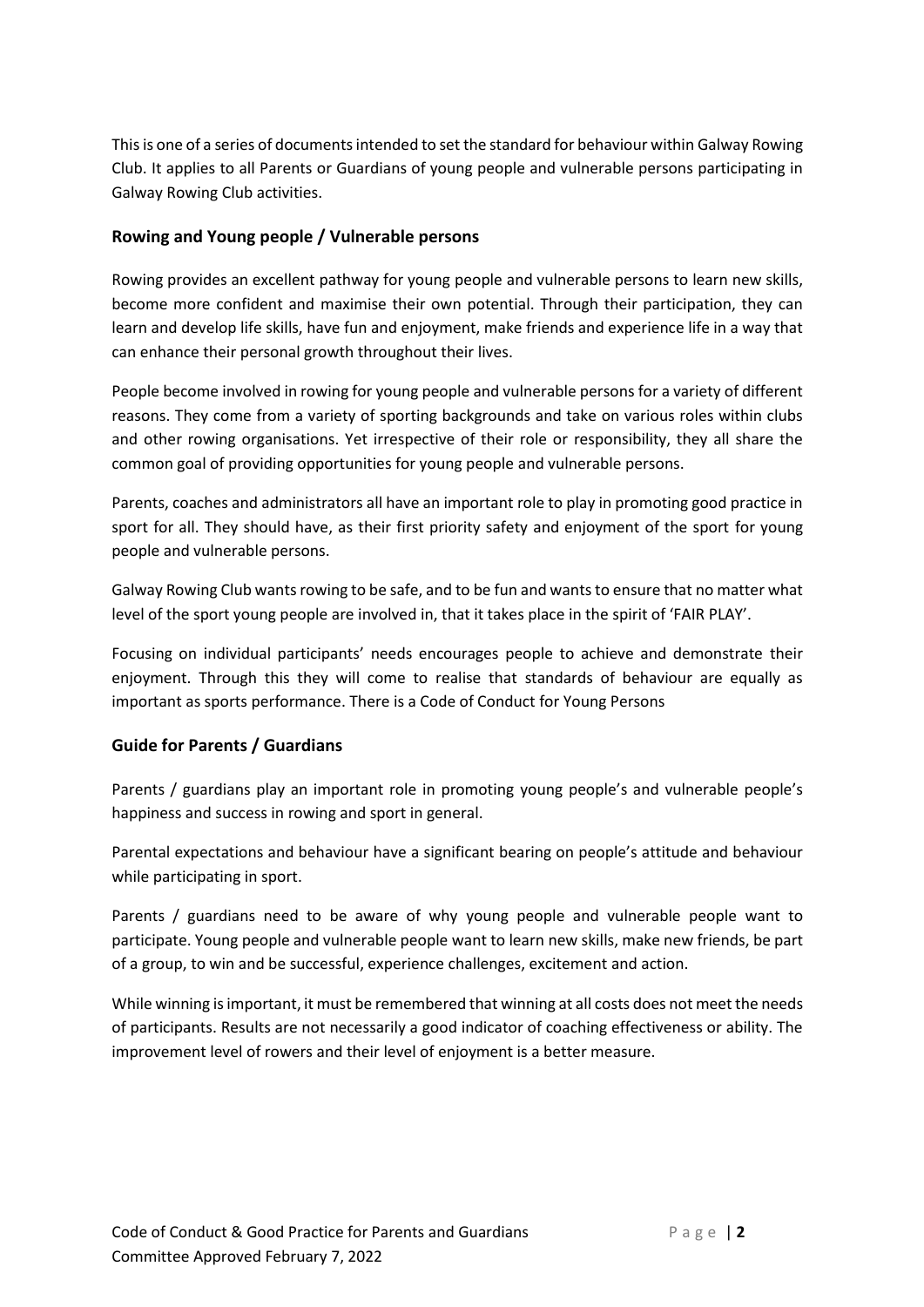Support and encouragement from parents / guardians will contribute to young / vulnerable people having:

- A sense of personal achievement.
- An enjoyment of rowing.
- Improved physical fitness.
- Higher self-esteem.
- A greater level of skill.
- Improved social skills.

It is important for parents / guardians to find out what young / vulnerable people want from rowing and help them to set realistic targets to achieve this**. For some this may involve controlling their own aspirations and avoiding the desire to force their own dreams or unfulfilled ambitions on them.**

It is important to:

- Encourage but not force young / vulnerable people to be active.
- Know when he / she is ready to race/train.
- Encourage healthy lifestyle habits.
- Attend training and events where possible.
- Promote and teach FAIR PLAY.
- Teach young people to treat umpires, rowers, coaches, and officials with respect regardless of race, creed, colour, sex or ability.
- Help young / vulnerable people to set realistic targets.
- Help young / vulnerable people with decision making.
- Be positive in the debrief with your young person, on the drive home or after an event.

Parents/Guardians should not:

- Ignore or dismiss complaints or concerns expressed by a young person which relate to his/her involvement in rowing.
- Ridicule or shout at a young person for losing a race or making a mistake.
- Treat any Club as a "child minding service"
- Take safety for granted.
- Put undue pressure on any young person to please or perform well.

Most importantly parents / guardians should: "LEAD BY EXAMPLE" and remember the message "children see children do"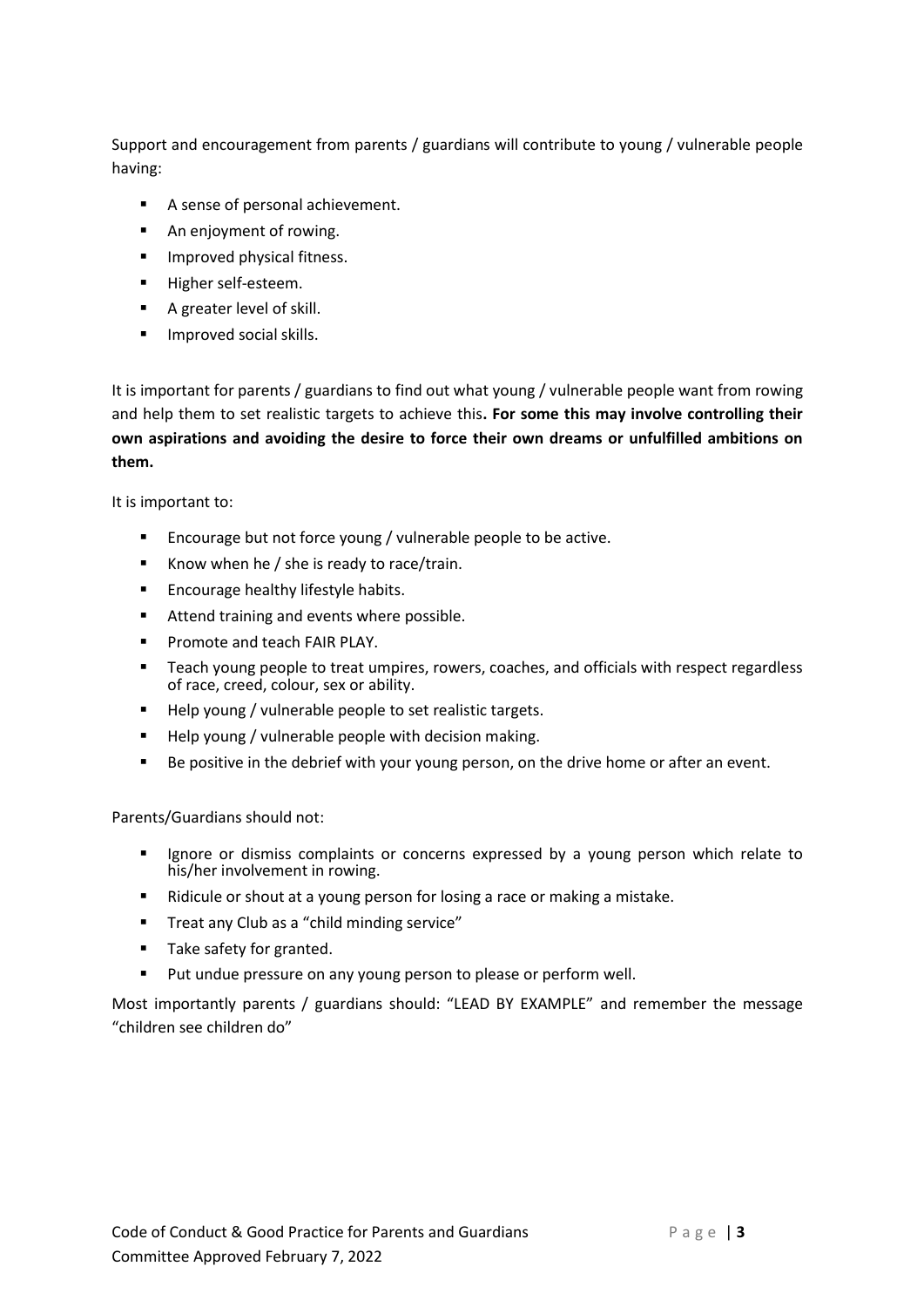### **Parent / Coach Co-operation**

It is important that parents / guardians establish contact with the individual responsible for coaching their young person.

In addition, parents / guardians should:

- Give the coach help when asked and show appreciation for a job well done.
- Support the coach's and umpires' decisions. These individuals are only doing the best they can and they need support not anger.
- Respect the coach's private life and limit the need to contact them outside of the club time and only when essential.
- Inform the coach about any illness, injury, holidays, etc.
- Make an effort to attend competitions.
- Communicate any concerns you may have to the coach.
- Make sure the young person has appropriate equipment/clothing/refreshments.
- Encourage FAIR PLAY at home and do not instill a "win at all costs" attitude in young people.
- Be positive or be quiet, negative comments are counter-productive.
- Conduct themselves in such a way which promotes the definition of FAIR PLAY.
- Be prepared to be asked to leave by officials or club personnel if behaviour is contrary to the definition of FAIR PLAY.

Parents / Guardians should never:

- Insult rowers or club personnel.
- Argue with, or shout abuse at officials, and they should actively discourage young athletes from doing likewise.
- Suggest or encourage cheating, aggressive or unfair behaviour.
- **•** Placing undue or inappropriate criticism on a rower, causing them unnecessary or unhealthy levels of stress.
- Behave with physical or verbal aggression towards another person (actual or threat).
- Engage in any "harassment".

In promoting "Rowing for Fun" everyone involved should:

- Encourage participation and fun.
- Promote the development of skills as opposed to winning at all costs.
- Emphasise and praise effort.
- Act as a good role model.
- **■** Insist on Fair Play.
- Be realistic with expectations.
- Be aware of young people's feelings.
- Teach rowers to respect different cultures.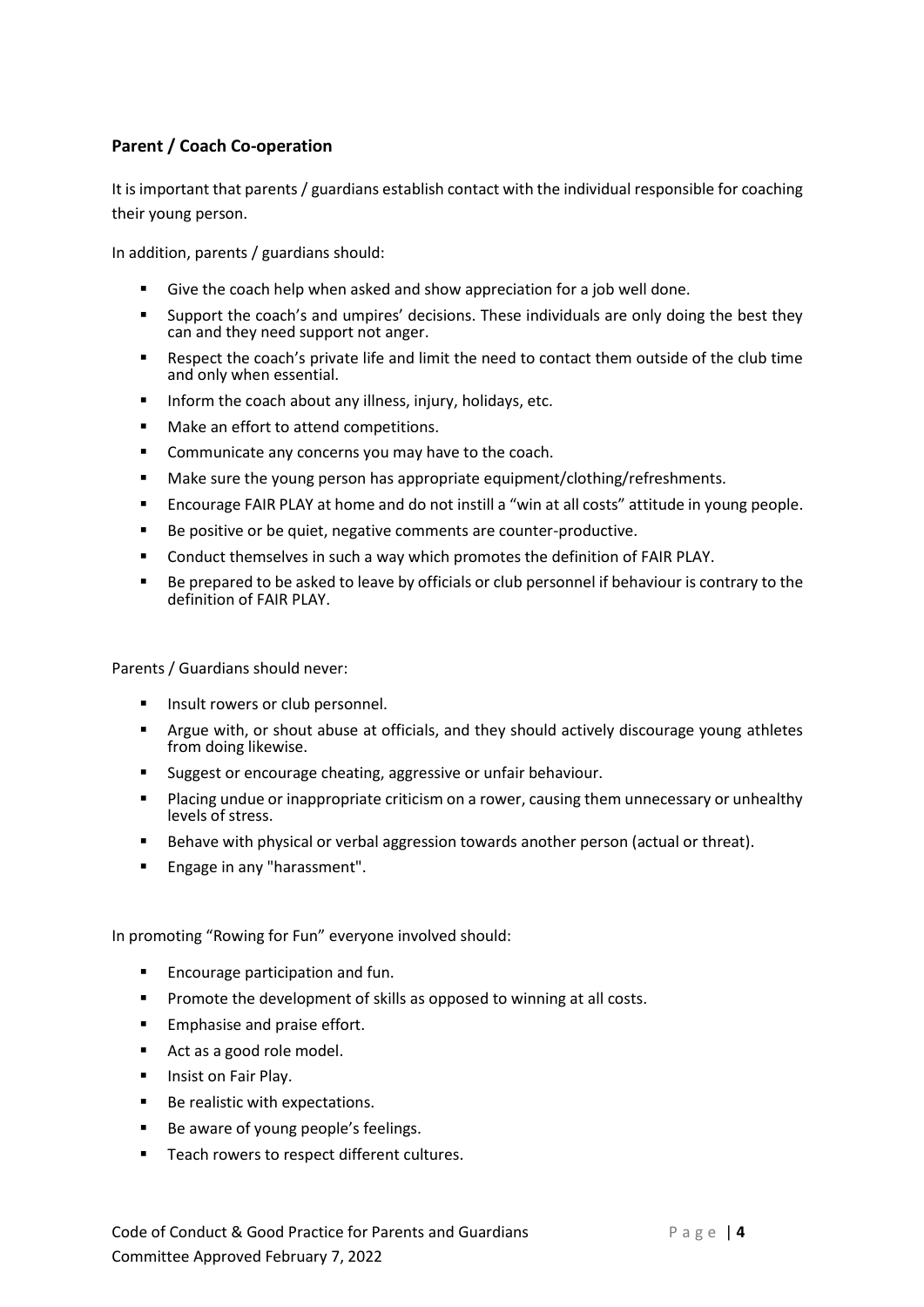Young people should also be encouraged to realise that they also have responsibilities to treat other children, umpires, fellow players, coaches and volunteers with the same degree of fairness and respect.

#### **Responsibility to Report**

Any person, who has concerns about a young or vulnerable person's welfare or who suspects that a young or vulnerable person is being harmed, abused, or is at risk of abuse, has a responsibility to report their concerns the Club Children's Officer, the Club Designated Liaison Person or to the local Statutory Authorities.

Persons unsure about whether or not certain behaviours are abusive and therefore reportable, are advised that they can seek advice from the duty Officer at their local Garda Station where they will receive appropriate advice.

In cases of emergency where a young or vulnerable person appears to be at immediate and serious risk and the duty social worker is not contactable, call the Gardai.

Under no circumstances should a young or vulnerable person be left in a dangerous situation, pending intervention by the Statutory Authorities.

#### **Mobile Phones and Social Media**

Mobile phones and communication devices are often given to young people and vulnerable persons for security, enabling parents/carers to keep in touch and make sure they are safe. However, such technology has also allowed an increase in direct personal contact with young & vulnerable persons, in some cases used to cross personal boundaries and cause harm.

Within clubs there is a need to encourage responsible and secure use of these devices. In this respect coaches working with your young person are advised to adhere to the following requirements (the following is a sample of the advice given to coaches):

- Use group texts for communication among athletes and teams and inform parents/carers of this at the start of the season
- Not to have constant communication with individual athletes
- Don't use the phone in certain locations; inappropriate use of your camera phone may cause upset or offence to another person, e.g. changing rooms, or may cause a safety risk e.g. on the water.
- Not 'friend' or 'follow' young people on social media. (Young people may 'follow' leaders on social media so leaders should make sure any content they post is appropriate.)